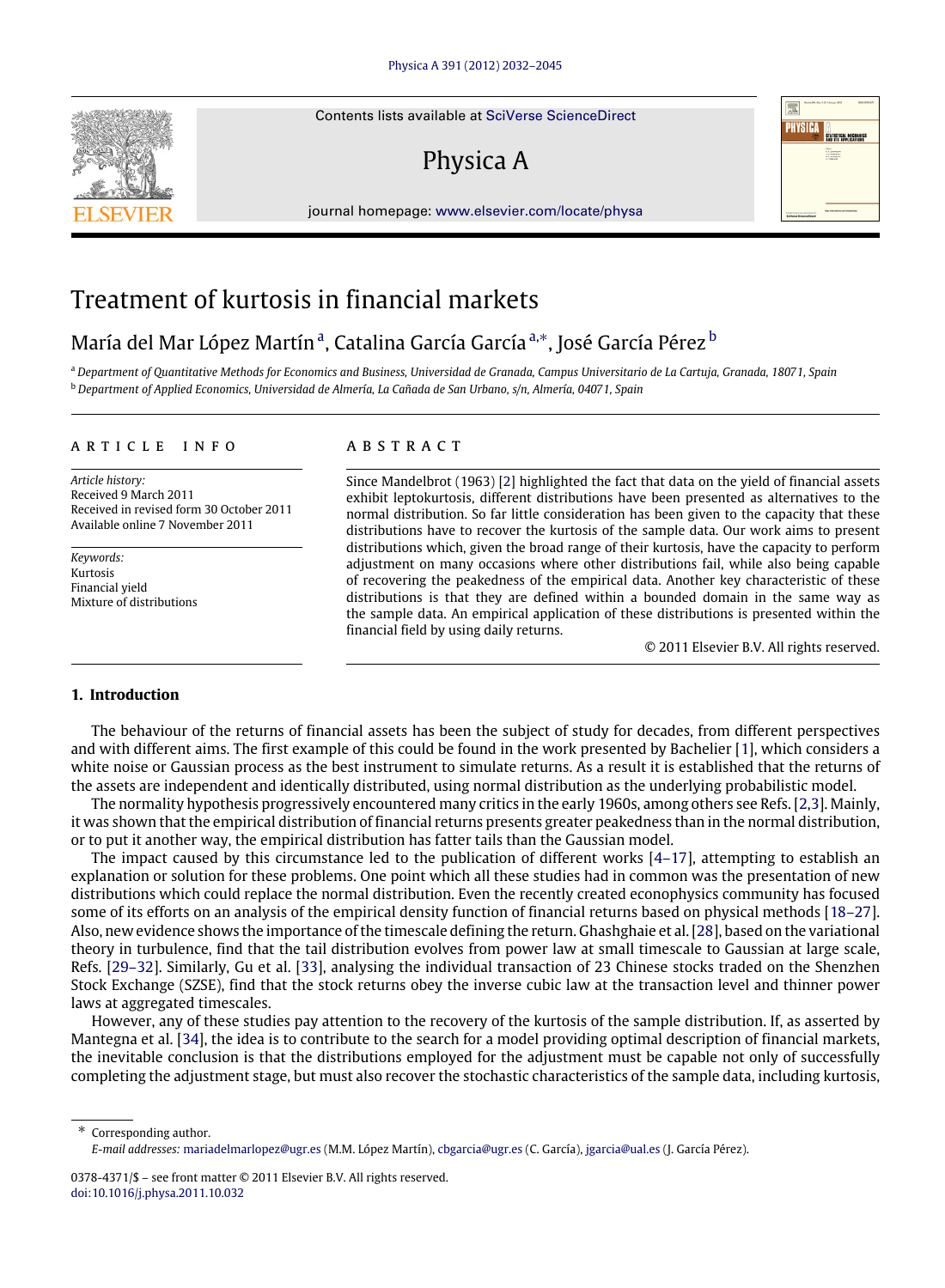<span id="page-1-0"></span>

Fig. 1. The kurtosis is a symptom of the problem. Should it be part of the solution?

since excess kurtosis is the starting point for all works following on from that of Fama [\[3\]](#page--1-2). Then, the aim pursued by this work is to find distributions, which in addition to adjusting the data, are capable of recovering the peakedness of the empirical distribution. It should be understood that if we focus on peakedness of the empirical data, the aim must be not only to adjust the data but also to ensure that the adjusted distribution reveals a similar kurtosis to that observed in the empirical data. See [Fig. 1.](#page-1-0)

The use of mixtures to be found in the literature may have been one of the most successful attempts in achieving this goal. Press [\[35\]](#page--1-9) proposed a mixture of the Poisson distribution and normal distribution, Praetz [\[36\]](#page--1-10) obtained the Student distribution as the mixture of the normal distribution and the inverted gamma distribution, Madan and Seneta [\[37\]](#page--1-11) employed the distribution obtained by mixing the normal and gamma distributions. Please note that all these distributions are defined in an unbounded domain.

In a different field, Hahn [\[38\]](#page--1-12) presents the mixture of the uniform and beta distributions, known as the beta-rectangular distribution. This probabilistic model is characterised by its considerable capacity to model rare events revealing fat tails. By applying Hahn's idea we mix the two-sided power (TSP) [\[39\]](#page--1-13), the generalised biparabolic (GBP) [\[40\]](#page--1-14) and the generalised bicubic (GBC) [\[41\]](#page--1-15), with the uniform distribution. The distributions obtained present greater peakedness than that presented by normal distribution and with the ability to adjust the empirical data and recover their kurtosis.

The work is structured as follows. In Section [2](#page-1-1) a literature revision is shown. Section [3](#page--1-16) presents the construction of the U-TSP, U-GBP and U-GBC distributions, their adaptation to the financial field and an analysis of some of their key stochastic characteristics. Section [4](#page--1-17) analyses the peakedness presented by each probabilistic model. Section [5](#page--1-18) includes a practical application employing the DJ Eurostoxx50 index, while Section [6](#page--1-19) sets out the conclusions.

#### <span id="page-1-1"></span>**2. Literature revision**

After more than six decades from Bachelier's contribution [\[1\]](#page--1-1), Mandelbrot [\[2\]](#page--1-0), studying the cotton market, and Fama [\[3\]](#page--1-2), employing the thirty stocks which make up the Dow Jones index, highlighted the advantage of the stable Paretian distribution. This model was described by Lévy [\[42\]](#page--1-20) and subsequently developed by Gnedenko and Kolmogorov [\[43\]](#page--1-21). One of the key properties of the distribution is that the sum of independent random variables identically distributed by a stable Paretian distribution is also a variable with stable Paretian distribution. The distribution is described by the localisation parameter δ, asymmetry index β, with β ∈ [-1, 1], characteristic exponent  $\alpha$  ∈ (0, 2] and the scale parameter γ. Fama [\[3\]](#page--1-2) concluded in his work that the stable Paretian distribution with the characteristic parameter α less than 2 revealed considerable similarity to the empirical distribution. Nonetheless, although the distribution improved on the results of the Gaussian distribution, the model revealed certain limitations [\[11,](#page--1-22)[44–48\]](#page--1-23). When the parameter  $\alpha$  takes values below 2, the model reveals infinite variance. Nonetheless, a number of studies highlighted that the scale properties only remained in time-limited intervals, Refs. [\[49–51\]](#page--1-24). Given the non-existence of an analytic expression for their density function, the estimate of the parameters of the distribution contains certain difficulties, hence the proposal for a number of different processes to estimate the parameters [\[52–57\]](#page--1-25).

Continuing along the same line, other alternative models were proposed. These include the Student distribution or *t* distribution. This was employed in 1974 to describe the returns of Dow Jones industrial average equities [\[44\]](#page--1-23), revealing better results than the stable symmetric distribution. From this point onwards it was examined and compared with other